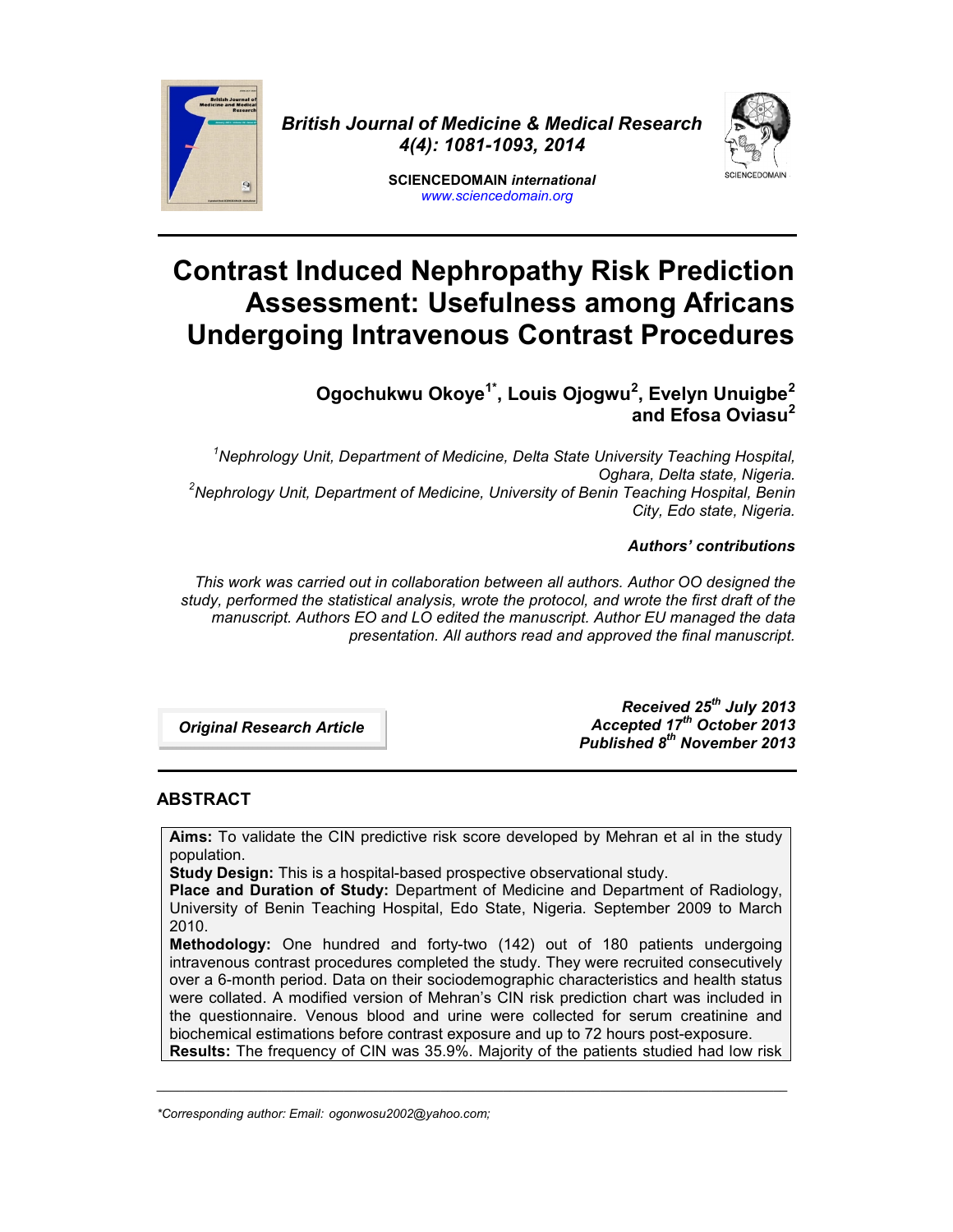scores. Although CIN (+) patients had higher total risk scores when compared to CIN (-) patients, it did not reach statistical significance (P=.600). Baseline renal insufficiency, anaemia and age >55 years were significant risk factors for CIN and predictive of CIN in univariate but not multivariate analysis.

**Conclusion:** The CIN predictive score by Mehran et al. did not sufficiently identify patients at risk for CIN in the population studied.

*Keywords: Contrast-induced nephropathy; prediction score; risk factors.*

# **ABBREVIATIONS**

| ARF         | Acute renal failure                       |
|-------------|-------------------------------------------|
| BMI         | Body mass index                           |
| <b>CCF</b>  | Congestive cardiac failure                |
| <b>CIN</b>  | Contrast-induced nephropathy              |
| $CIN(+)$    | Contrast-induced nephropathy present      |
| $CIN(-)$    | Contrast-induced nephropathy absent       |
| CМ          | Contrast media                            |
| CТ          | Computerised tomography                   |
| <b>EDTA</b> | Ethylene diaminetetraacetic acid          |
| ESRD        | End stage renal disease                   |
| ESUR        | European Society of Urogenital Radiology. |
| GFR         | Glomerular filtration rate                |
| HTN         | Hypertension                              |
| IVU         | Intravenous urography                     |
| JNC         | Joint national committee                  |
| OR.         | Odds ratio                                |
| <b>PCV</b>  | Packed cell volume                        |
| SD          | Standard deviation                        |
| UBTH        | University of Benin Teaching Hospital     |
| WC          | <b>Waist Circumference</b>                |
| WHR         | Waist hip ratio                           |

## **1. INTRODUCTION**

## **1.1 Frequency of Contrast Induced-Nephropathy (CIN)**

The contrast media guidelines of the European Society of Urogenital Radiology (ESUR) defines CIN as impairment in renal function (an increase in serum creatinine by > 25% or 44.2µmol/L) within 3 days after intravascular administration of contrast medium, without an alternative aetiology [1]. However, the most commonly used definition in clinical trials is an increase in serum creatinine of 0.5 mg/dL (44.2µmol/L), or a 25% increase from the baseline value, assessed at 48 hours after the procedure [2].

The frequency of CIN is said to have decreased over the past decade from a general incidence of about 15% to 7% [3] owing to a greater awareness of the problem, better risk prevention measures and improved iodinated contrast media with less toxicity [4]. Although the incidence of CIN is low in patients with normal renal function, its prevalence can be much higher in several patient subsets e.g. diabetics, patients with existing renal insufficiency [2,5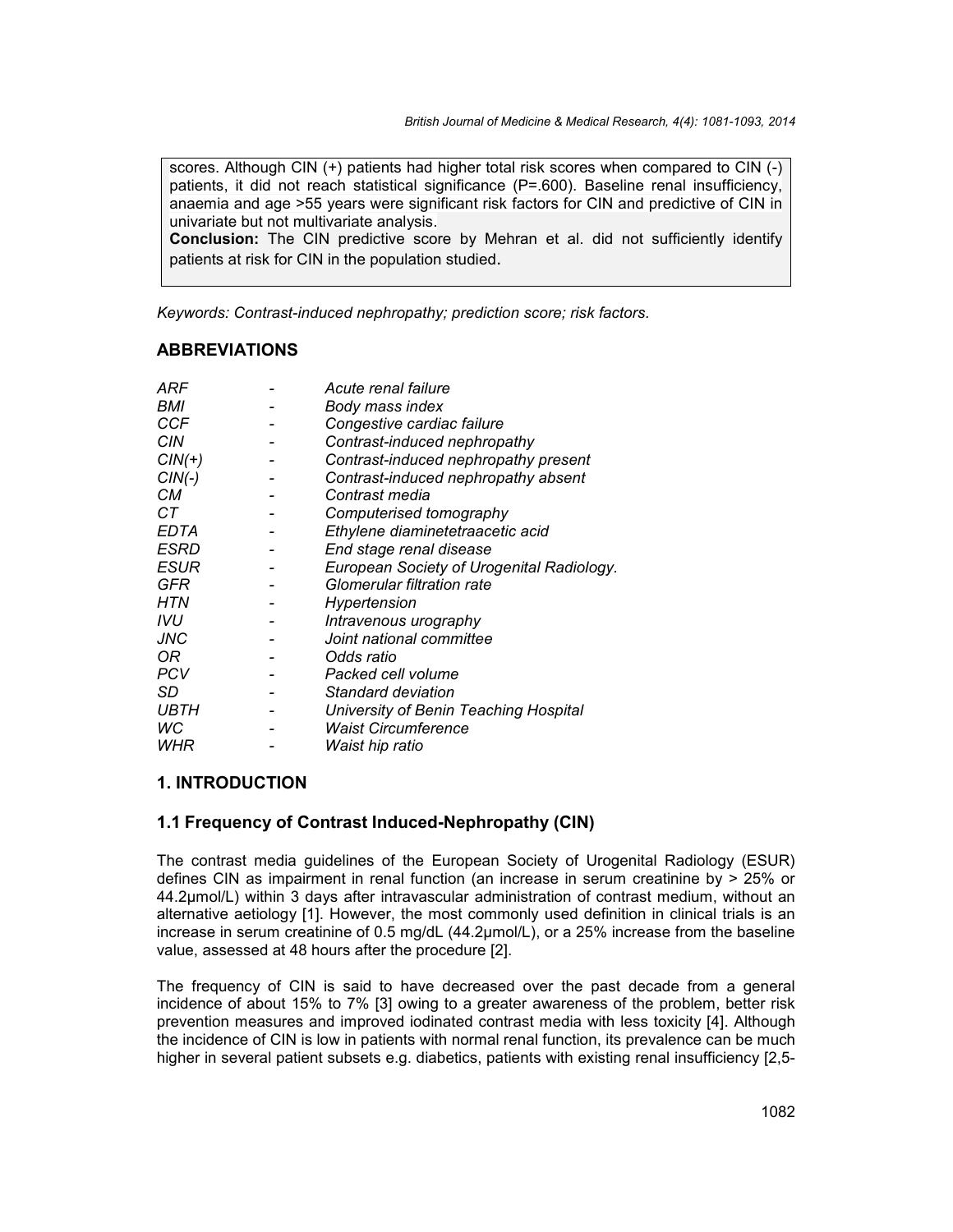7]. The rate of CIN reported in studies that included patients with pre-existing renal dysfunction or diabetes mellitus in whom a standard hydration protocol was not administered is between 12% and 26% [2,8-11]. Lodhia et al. reported an incidence of 25% among patients with decompensated liver cirrhosis [7]. In patients with multiple risk markers, the incidence of CIN can rise to 50% or more [12].

Majority of existing data on CIN are from cardiac patients who receive intra-arterial contrast during interventional cardiology procedures. However, more recently, a study by Mitchell et al reported an incidence of 11% among outpatients receiving intravenous contrast during contrast enhanced CT [13]. This is the first prospective study reporting the incidence of CIN after contrast enhanced CT in an outpatient setting.

There is some evidence supporting a higher risk of CIN after intra-arterial compared with intravenous administration [14]. The heterogeneity between studies precludes direct comparisons [2] and since the route of administration of contrast is procedure-specific, there are no trials comparing routes of administration [2].It has been suggested that the renal effects of atheroemboli dislodged during arterial catheterization may contribute to the apparently higher incidence of CIN after arterial administration of CM [2].

## **1.2 Risk Factors for CIN**

Risk factors for contrast-induced nephropathy (CIN) are related to patient characteristics and the contrast media used [1]. Large studies have also shown consistently that the risk of CIN increases with the number of risk markers. The most important patient specific risk factors are pre-existing renal insufficiency and diabetes [2,8,15,16].

Other risk factors are classified into modifiable and non-modifiable. The non-modifiable risk factors include: older age, advanced congestive cardiac failure (CCF), low left ventricular ejection fraction, acute myocardial Infarction, cardiogenic shock, vascular disease (cerebral, coronary, renal or peripheral), hyperthyroidism, multiple myeloma and renal transplant. The modifiable ones are: volume of contrast, hypotension, anaemia and blood loss, dehydration, low serum albumin level(<35g/l), use of drugs such as angiotensin converting enzyme (ACE) inhibitors, diuretics, non-steriodal anti-imflammatory drugs(NSAIDS), nephrotoxic antibiotics, use of intra aortic balloon pump (IABP) and sepsis [2,4,15,16].

A study reported that if baseline plasma creatinine level is ≤ 1.2mg/dl, the risk of CIN is only 2%; in patients with values of creatinine in the range of 1.4-1.9 mg/dl, the risk of CIN compared with that of the previous group increase fivefold (10.4%) 15. As for patients with serum creatinine level ≥2.0mg/dl, more than half of them (62%) subsequently developed CIN.

Okoye et al. [17] reported a higher frequency of CIN among patients aged >55 years, anaemic patients and those with baseline renal insufficiency.

The CIN Consensus Working Panel agreed that renal dysfunction is the most important risk marker for CIN and that from a practical perspective; renal dysfunction (with diabetes) is the most important factor to consider in predicting the risk of CIN [1].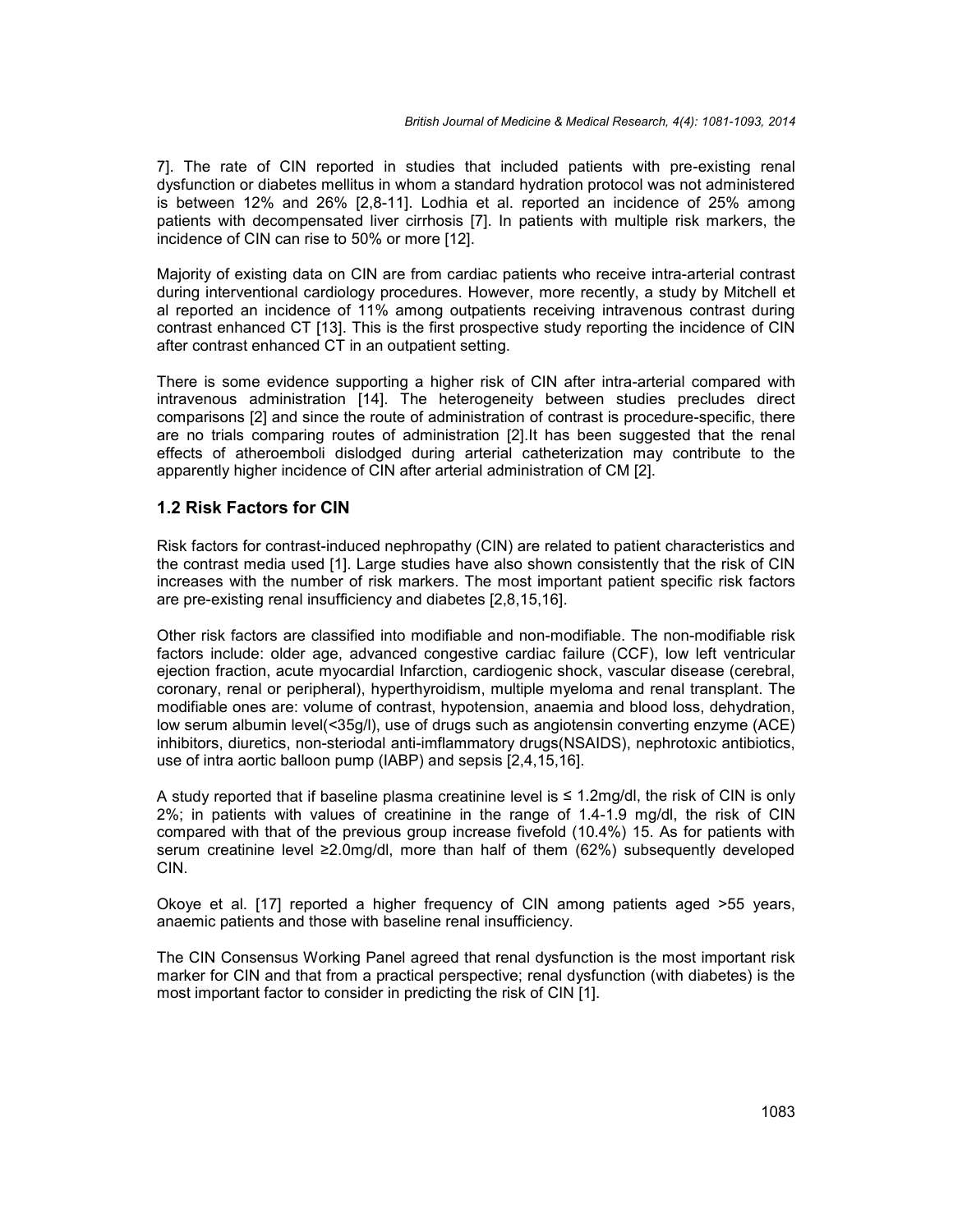## **1.3 Risk Prediction of CIN**

Apart from the unfavorable combination of diabetes and renal insufficiency, the presence of two or more other risk factors of CIN also has additive influence on the rates of CIN [3]. The presence of multiple CIN risk factors in the same patient or high-risk clinical scenarios can create a very high risk for CIN ( $\sim$ 50%) and acute renal failure ( $\sim$ 15%) requiring dialysis after contrast exposure [4].

Mehran et al.[18]developed a simple scoring method to assess the cumulative risk of several variables on renal function. The study included 8,357 patients undergoing Percutaneous coronary interventions (PCI) who were recruited from a prospective interventional cardiology data base over 6 years. These patients were all prehydrated with normal saline however the volumes used were uniform in all patients and so some patients may still have been dehydrated as is obtained in patients with CVD. The overall incidence of CIN was 13.9%. A total of 18 variables were significantly associated with development of CIN; they included age >75years, female gender, hypertension, hyperlipidaemia, diabetes, peripheral vascular disease, previous stroke, CKD (serum creatinine>1.5mg/dl), advanced congestive cardiac failure, acute coronary syndrome at presentation and several angiographic and/ or procedural characteristics (multivessel disease, hypotension, IABP use, contrast media type and contrast volume >150mls).

Eight variables that were the strongest independent predictors of CIN (i.e. hypotension, IABP, CCF, CKD, diabetes, age>75 years, anaemia and volume of contrast) were assigned a weighted integer; the sum of the integers was a total risk score for each patient. The occurrence of CIN was found to be 7.5% and 57.3% for a low (≤5) and high (≤16) risk score respectively.

This assessment tool uses readily available information and is easily incorporated into routine clinical practice in the evaluation of patients who might undergo procedures involving contrast media. Unfortunately this scoring is specific for patients undergoing PCI. It could be adopted for patients undergoing other intravenous contrast procedures e.g. CT scan, however 2 variables i.e. use of IABP and variation in contrast volume have to be ignored, as was done in this study.

The aim of this study therefore, was to attempt to validate the CIN risk prediction score amongst African patients undergoing contrast CT and intra venous Urography.

## **2. MATERIALS AND METHODS**

#### **2.1Study Area**

The study was conducted at the University of Benin Teaching Hospital (UBTH), a tertiary hospital in the South-South region of Nigeria, serving as the main referral hospital in Edo, Delta, Kogi, and Ondo states.

## **2.2 Study Population**

The study population consisted of inpatients and outpatients aged 18years and above, who were referred to the UBTH Radiology Department for contrast-enhanced computer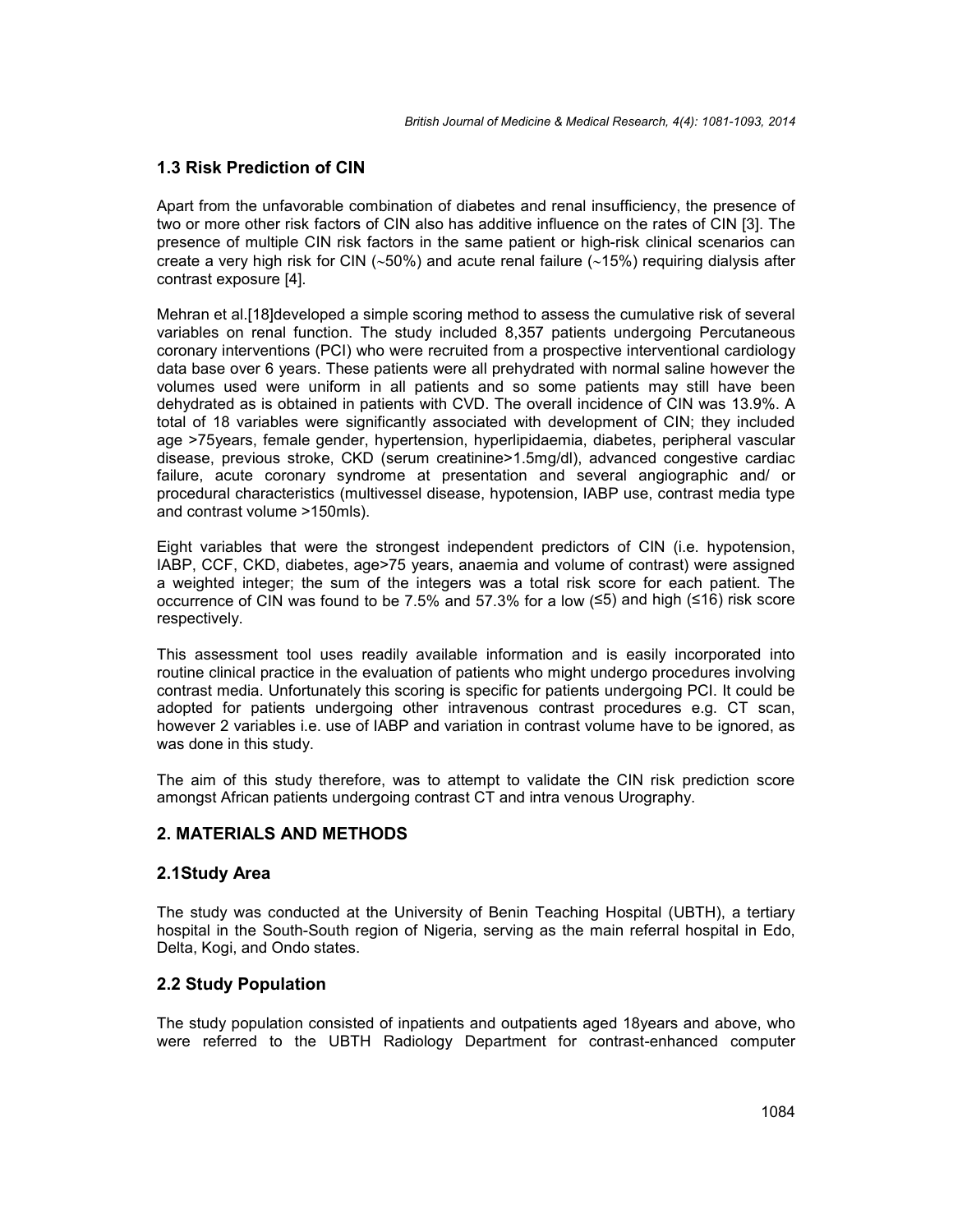tomography or intravenous urography (IVU). A total of 180 consenting subjects who met the inclusion criteria were recruited consecutively and studied.

# **2.3 Study Design**

It was a prospective observational study spanning a period of 6 months, September 2009 to March 2010. Ethical clearance was obtained from the Ethics and Research committee of the hospital for the study.

# **2.4 Methodology**

After obtaining informed consent from eligible patients or their relatives, information on their socio-demographic characteristics, clinical history, blood pressure (mmHg) and anthropometric measurements were collated. The CIN risk assessment sheet (Chart 1) was used to assign risk scores to the patients.

#### **Chart 1. Mehran's CIN risk assessment score sheet**

## **RISK ASSESSMENT SHEET**

| Risk Factor (Integer score)                               | PT.SCORE |
|-----------------------------------------------------------|----------|
| hypotension (5)<br>$\bullet$                              | .        |
| use of intra-aortic balloon pump (5)<br>$\bullet$         | NA       |
| congestive cardiac failure (5)<br>$\bullet$               | .        |
| serumcreatinine> 1.5mg/dl (4)<br>$\bullet$                | .        |
| age > $75$ years (4)<br>$\bullet$                         | .        |
| anaemia (3)<br>$\bullet$                                  | .        |
| diabetes mellitus (3)<br>$\bullet$                        | .        |
| volume of contrast medium (1 per 100ml used)<br>$\bullet$ | NA       |
| TOTAL SCORE (25)                                          | .        |

*NA= not applicable in this study*

Venous blood was collected by venepuncture (before, 24, 48 and 72 hours after exposure to contrast) into lithium heparin bottles for serum electrolyte, urea and creatinine estimation. Creatinine estimation was done using the modified Jaffe's method [19]. Haematocrit readings were obtained using microhaematocrit reader (Hawksley micro-haematocrit reader).

Eighty milliliters of iopamidol, a low osmolar non-ionic iodinated CM was used for all patients who had CT scans while 50mls of diatrizoate (urograffin), a high osmolar CM was used for IVU.

#### **2.4.1 Clinical definitions and criteria**

The following definitions and criteriawere used to evaluate the physical and biochemical parameters

 CIN was regarded as elevation of serum creatinine by ≥25%, 24-72hrs after exposure to contrast.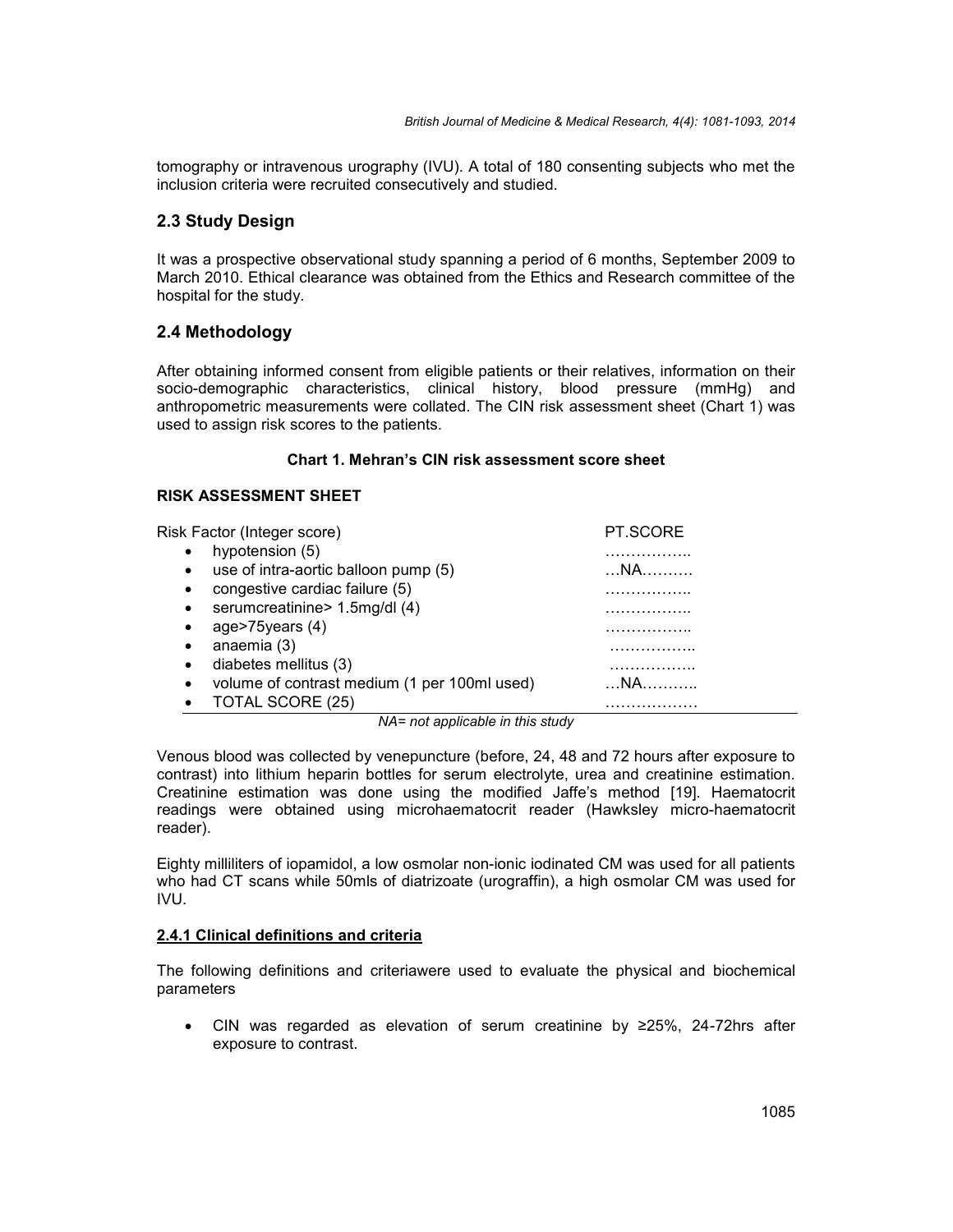- Hypertension(HTN) reported history of HTN, HTN medication usage or repeated blood pressure reading of  $\geq$  140/90 mmHg as measured with a mercury sphygmomanometer, according to JNC VII guidelines [20].
- Hypotension repeated systolic blood pressure reading of < 100mmHg.
- Cardiac failure was defined as self-report of diagnosis of CCF by a doctor or other health personnel.
- Diabetes was defined as self-report of diagnosis by a doctor or other health personnel, or use of oral glucose lowering agent/insulin.
- Obesity was regarded as BMI >  $30$ kg/m<sup>2</sup>, waist circumference > 102cm in males and 88cm in females (WHR > 0.7 in females and > 0.9 in males).
- Anaemia was regarded as PCV< 30% [21].
- Renal insufficiency was regarded as baseline serum creatinine of  $\geq 1.5$ mg/dl or GFR<60mls/min.
- Abnormal serum urea was defined as serum urea concentration > 40mg/dl.

## **2.5 Data Analysis**

Data entry and management were performed using SPSS statistical software package version 16 (SPSS, inc., Chicago, IL). The socio-demographic characteristics, health status and biochemical measurements (serum electrolytes, urea, creatinine, haematocrit) of the study population are presented as tables. Data are presented as mean  $\pm$  SD for continuous variables and as frequency and percentages for categorical variables. The main statistical analysis involved the estimation of the incidence of CIN for the study population; the incidence rates of CIN according to age, sex and risk factors such as hypotension, anaemia, diabetes mellitus, renal impairment and hypoalbuminaemia were analysed and the association between CIN risk assessment scores and the presence of CIN. For nominal data, the Chi-square test was used to determine the difference between groups while for numerical data the Student t-test was used. All p value <.05 was regarded as significant and marked with asterix within tables for ease of recognition.

## **3. RESULTS**

One hundred and eighty patients were recruited for the study, however blood samples for more than one day was obtained in 142 patients. Thirteen out of the outpatients recruited did not turn up for follow up sample collection; the remaining 25 who were inpatients were either discharged within the 24 hour period, refused further sampling or had died from non-renal causes.

Age of subjects ranged between 18-85years (Table 1). There were more males than females with a sex ratio of 1:1.6 (F: M).

Of the 142 patients who completed the study, 17 (12%) were outpatients while 125(88.0%) were inpatients /emergency patients. One hundred and thirty three patients were referred for CT scan while only 9 had IVU. Fig. 1 shows the indications for CTscan.

Frequency of CIN among patients studied was 35.9%.One of the 9(11.1%) patients who had IVU and 50 out of 133 (37.5%) who had CT scan developed CIN (p=0.150†). Out of the 17 outpatients 3(17.6%) developed CIN, while 48 of 125 (38.4%) inpatients had CIN (p=0.160).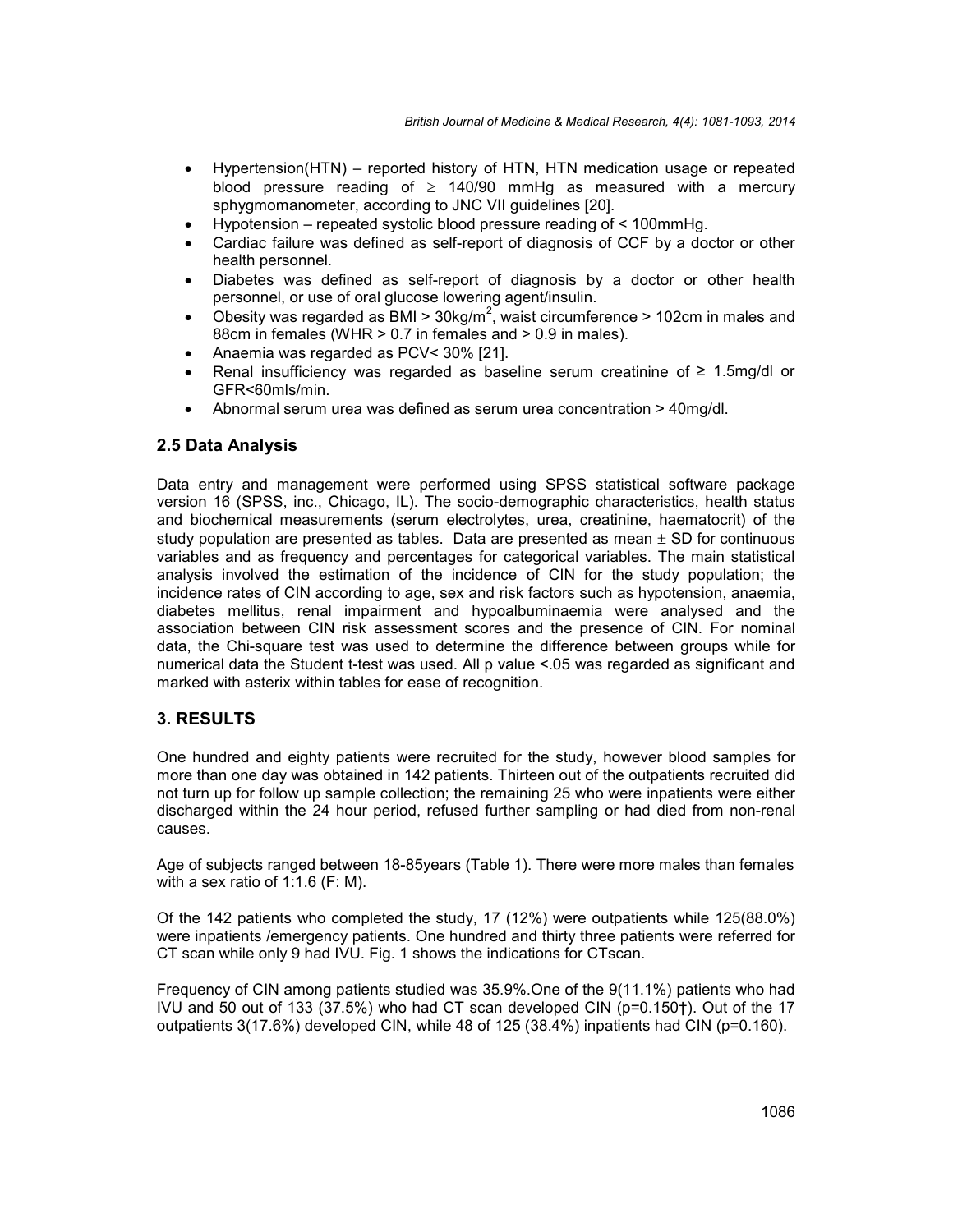Serum creatinine levels of subjects ranged between 0.30mg- 4.60mg/dl, with mean of 0.88±0.46mg/dl. The frequency of CIN increased significantly with increasing baseline serum creatinine levels (Table 2).

| <b>Characteristics</b> | $n\frac{9}{6}$ or mean $\pm$ SD |
|------------------------|---------------------------------|
| Mean Age(yr)           | $49.2 \pm 18.1$                 |
| Male Sex               | 87(61.3)                        |
| <b>Female Sex</b>      | 55(38.7)                        |
| <b>Marital Status</b>  |                                 |
| Single                 | 33(23.2)                        |
| Married                | 95(66.9)                        |
| Divorced               | 2(1.4)                          |
| Widowed                | 12(8.5)                         |
| Occupation             |                                 |
| <b>Skilled</b>         | 25(17.6)                        |
| Semi Skilled           | 24(16.9)                        |
| Unskilled              | 52(36.6)                        |
| <b>Students</b>        | 18(12.7)                        |
| <b>Others</b>          | 23(16.2)                        |

**Table 1. Sociodemographic Characteristics of the 142 patients studied**

*Others = retired, housewife, unemployed*



**Fig. 1. Indications for contrast CT scan** *ICSOL- intracranial space-occupying lesion, GIT- gastrointestinal, OTHERS- dizziness, lung carcinoma, toxoplasmosis, hydrocephalus, uterine fibroid*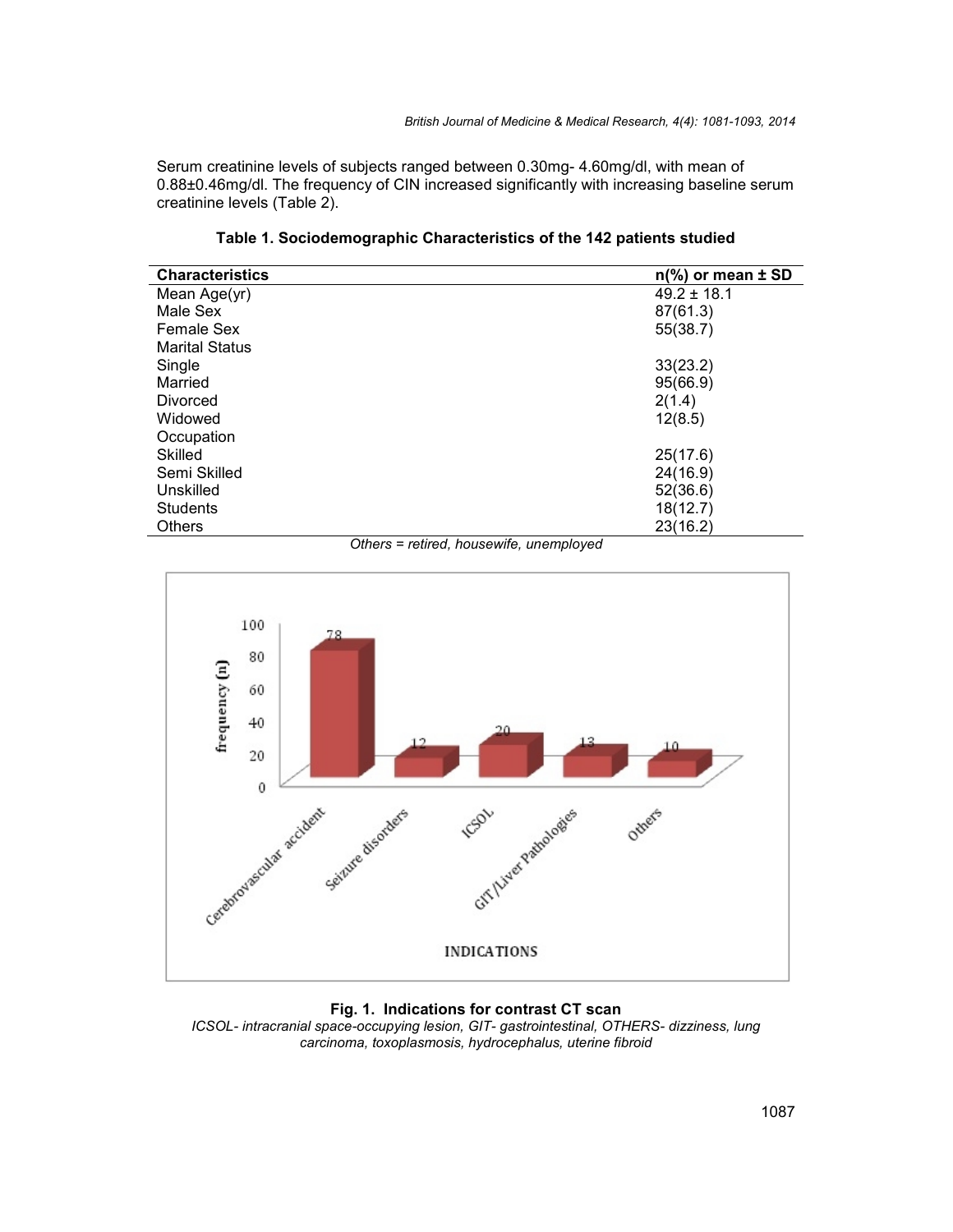| Serum creatinine(mg/dl) | ALL $n\frac{9}{6}$ |                             |    | $CIN(+)n(\%)$ |     | $CIN(-) n(\%)$ |
|-------------------------|--------------------|-----------------------------|----|---------------|-----|----------------|
| $0.30 - 0.89$           | 81                 | (100.0)                     | 24 | (29.6)        | 57  | (62.6)         |
| $0.90 - 1.49$           | 53                 | (100.0)                     | 21 | (39.6)        | 32. | (35.2)         |
| $1.50 - 2.09$           | 6                  | (100.0)                     | 4  | (66.6)        |     | (2.2)          |
| >2.10                   |                    | (100.0)                     |    | (100.0)       |     | (0.0)          |
| <b>TOTAL</b>            | 142                | (100.0)                     | 51 | (35.9)        | 91  | (64.1)         |
|                         |                    | $X^2$ = 8.174;DF=3, p=.043. |    |               |     |                |

#### **Table 2. Distribution of baseline serum creatinine concentrations**

There was no significant association between anthropometric measurements of patients and developing CIN (Table 3).

| <b>Parameters</b>                    | <b>ALL</b><br>Mean ± SD | $CIN(+)$<br>Mean ± SD | $CIN(-)$<br>Mean ±SD | Mean<br><b>Difference</b><br>95% CI | P value |
|--------------------------------------|-------------------------|-----------------------|----------------------|-------------------------------------|---------|
| BMI ( $\text{kg/m}^2$ )<br>$n = 102$ | $26.40 \pm 2.69$        | $26.23 \pm 2.37$      | $26.49 \pm 2.86$     | $-0.3(-1.1, 2.2)$                   | .576    |
| Weight (kg)<br>$n = 102$             | $74.76 \pm 8.49$        | $74.27 \pm 7.41$      | $75.04 \pm 9.05$     | $-0.7(-3.7.0.7)$                    | .606    |
| WC(cm)                               | $79.18 \pm 12.95$       | $79.10 \pm 10.4$      | $78.9 \pm 15.0$      | $0.2$ (-4.5, 4.9)                   | .934    |
| <b>WHR</b>                           | $0.87 \pm 0.04$         | $0.88 \pm 0.04$       | $0.87 \pm 0.04$      | $0.0(-0.0, 0.0)$                    | .346    |

*CI-Confidence Interval; CIN-Contrast Induced Nephropathy; SD-Standard Deviation; WC-Waist Circumference; WHR - Waist Hip ratio.*

Majority of the patients studied had low CIN risk assessment scores (≤5). 11.8% of patients who developed CIN had high scores in the range of 6-10, compared to 8.8% of those who did not develop CIN. This difference was however not statistically significant (Table 4).

#### **Table 4. Association between the Total CIN Risk assessment scores of patients and CIN**

| <b>CIN Scores</b> |                                                                                         | Total $n\frac{9}{6}$ | $CIN + n(\%)$ | $CIN(-) n(\%)$ |
|-------------------|-----------------------------------------------------------------------------------------|----------------------|---------------|----------------|
| $\leq 5$          |                                                                                         | 128(90.1)            | 45 (88.2)     | 83 (91.2)      |
| $6 - 10$          |                                                                                         | (9.2)<br>13          | 6(11.8)       | 7 (7.7)        |
| $11 - 16$         |                                                                                         | (0.7)                | (0.0)         | 1(1.1)         |
| Total             |                                                                                         | 142 (100.0)          | 51 (100.0)    | 91(100.0)      |
|                   | $d = 0$ $D$ is $\mu = \rho Q + \rho H$ $\sigma$ is the of indicated banks and the $\mu$ |                      |               |                |

*df = 2, P value = .600†. CIN - Contrast Induced Nephropathy.*

There were a significantly higher proportion of patients with serum creatinine> 1.5mg/dl developing CIN compared to those with values < 1.5mg/dl (p=0.025). Similarly patients with GFR< 60ml/min, anaemic and patients aged >55yrs had significantly increased risk of CIN (p=.028, 0.021 and .028 respectively, Table 5).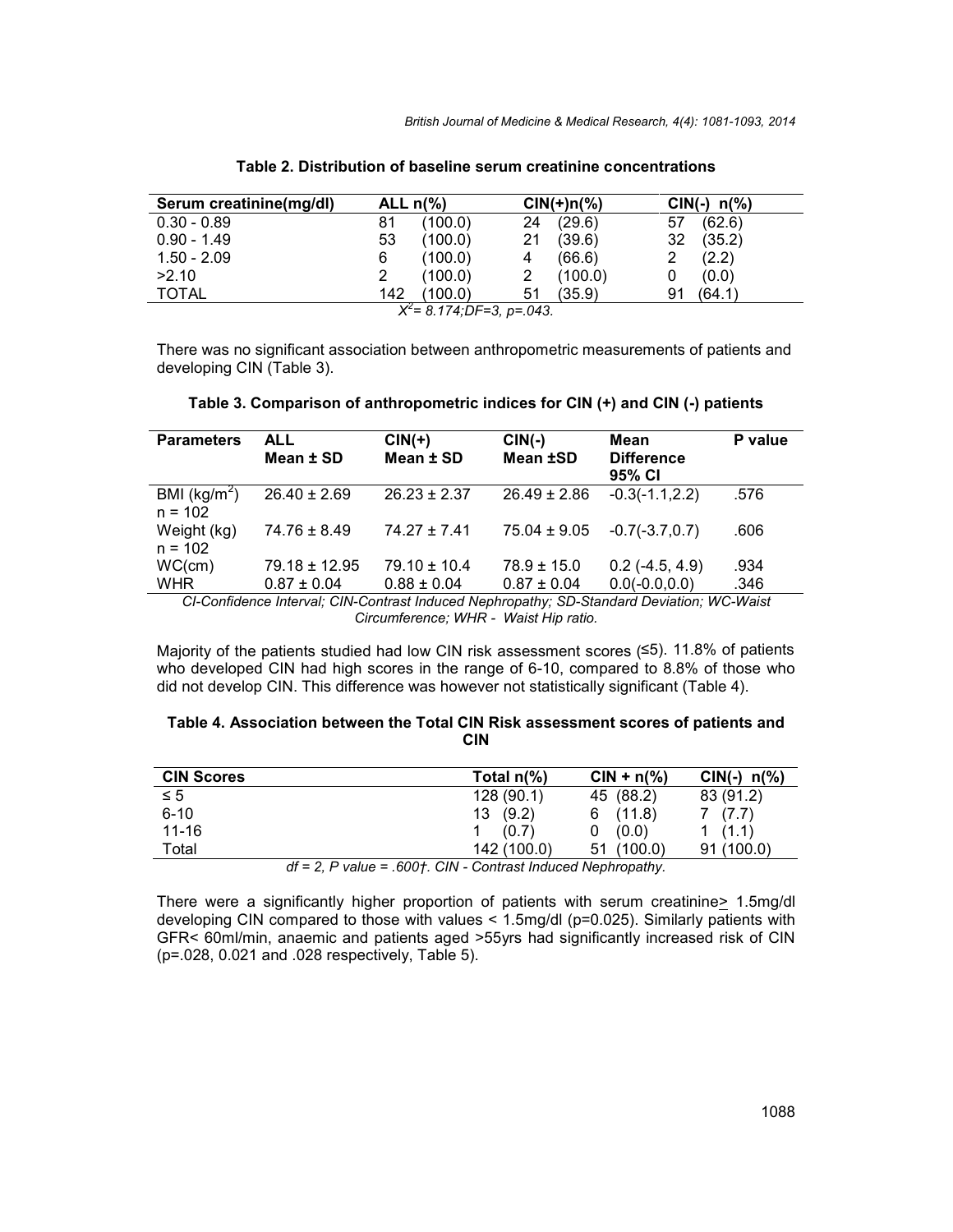| <b>Risk factors</b>         | Total         | $CIN(+)$<br>$n\frac{9}{6}$ | $CIN(-)$<br>$n\frac{9}{6}$ | <b>P</b> Value or<br><b>Fishers exact</b> |
|-----------------------------|---------------|----------------------------|----------------------------|-------------------------------------------|
| Female Sex                  | 55<br>(100.0) | 20<br>(36.3)               | 35 (63.7)                  | .929                                      |
| Male Sex                    | (100.0)<br>87 | (35.6)<br>31               | 56 (64.4)                  |                                           |
| Age $<$ 55 yrs              | (100.0)<br>84 | (28.6)<br>24               | 60 (71.4)                  | .028*                                     |
| >55yrs                      | 58 (100.0)    | (46.5)<br>27               | 31(53.5)                   |                                           |
| SBP > 100mmHg               | 135 (100.0)   | (35.5)<br>48               | 87 (64.5)                  | .702†                                     |
| $< 100$ mm $Hg$             | (100.0)<br>7  | (42.8)<br>3                | (57.2)<br>4                |                                           |
| Anaemia                     | 25 (100.0)    | (54.5)<br>14               | (45.5)<br>11               | .021*                                     |
| No Anaemia                  | 117(100.0)    | (32.5)<br>37               | (67.5)<br>80               |                                           |
| <b>Diabetes</b>             | 10 (100.0)    | (50.0)<br>5                | (50.0)<br>5.               | .499 †                                    |
| No Diabetes                 | 132 (100.0)   | (34.8)<br>46               | (65.2)<br>86               |                                           |
| Creatinine $\geq 1.5$ mg/dl | (100.0)<br>8  | (75.0)<br>6                | (25.0)<br>2                | .025*†                                    |
| $<$ 1.5 mg/dl               | 134 (100.0)   | (33.5)<br>45               | (66.5)<br>89               |                                           |
| $GFR < 60$ ml/min           | 12 (100.0)    | (66.7)<br>8                | (33.3)<br>4                |                                           |
| $GFR \geq 60$ ml/min        | 130 (100.0)   | (33.1)<br>43               | (66.9)<br>87               | .028*†                                    |
| Serum albumin<3.5g/dl       | (100.0)<br>70 | (40.0)<br>28               | 42 (60.0)                  | .317                                      |
| Serum albumin>3.5g/dl       | (100.0)<br>72 | (31.9)<br>23               | (68.1)<br>49               |                                           |
| Serum urea >40mg/dl         | (100.0)<br>50 | (46.0)<br>23               | 27 (54.0)                  | .065                                      |
| Serum urea<40mg/dl          | (100.0)<br>92 | (30.4)<br>28               | (69.6)<br>64               |                                           |

**Table 5. The Association between presumptive risk factors and CIN**

*† = Fishers exact test*

Baseline creatinine, GFR<60ml/min, anaemia and age  $\geq$ 55yrs were predictive of CIN in univariate analysis but not in multivariate analysis (Table 6).

#### **Table 6. Predictors of CIN**

| <b>Risk factors</b>                                                                                  | <b>OR</b> | CI(95%)    | P    | <b>OR</b> | CI(95%)       | P    |
|------------------------------------------------------------------------------------------------------|-----------|------------|------|-----------|---------------|------|
| GFR<60ml/min                                                                                         | 4.05      | 1.15-14.19 | .029 | 0.52      | $0.12 - 2.30$ | .39  |
| $Cr \geq 1.5$ mg/dl                                                                                  | 5.90      | 1.15-30.50 | .033 | 4.13      | $0.67 - 25.4$ | .126 |
| PCV≥30%                                                                                              | 2.75      | 1.14-6.64  | .024 | 0.92      | 0.31-2.71     | .884 |
| Age≥55yr                                                                                             | 2.18      | 1.08-4.37  | .029 | 0.49      | $0.24 - 1.03$ | .060 |
| OED- elemention filippine poter OD- edde potier OL equipment interest. Our exectiviser DOI- poeliced |           |            |      |           |               |      |

*GFR= glomerular filtration rate; OR= odds ratio; CI= confidence interval; Cr= creatinine; PCV= packed cell volume.*

## **4. DISCUSSION**

This study has shown that the simple risk score for prediction of CIN does not sufficiently identify patients at risk for CIN in our black study population. Though a higher proportion of CIN (+) patients had high total risk scores when compared to CIN (-) patients, it did not reach statistical significance.

This finding was not surprising, since this study also showed that though there was a higher occurrence of CIN among patients who had some of the traditional risk factors; these factors did not sufficiently predict CIN. Age above 55yr, anaemia and renal insufficiency were significantly associated with CIN risk but diabetes, hypotension amongst others were not.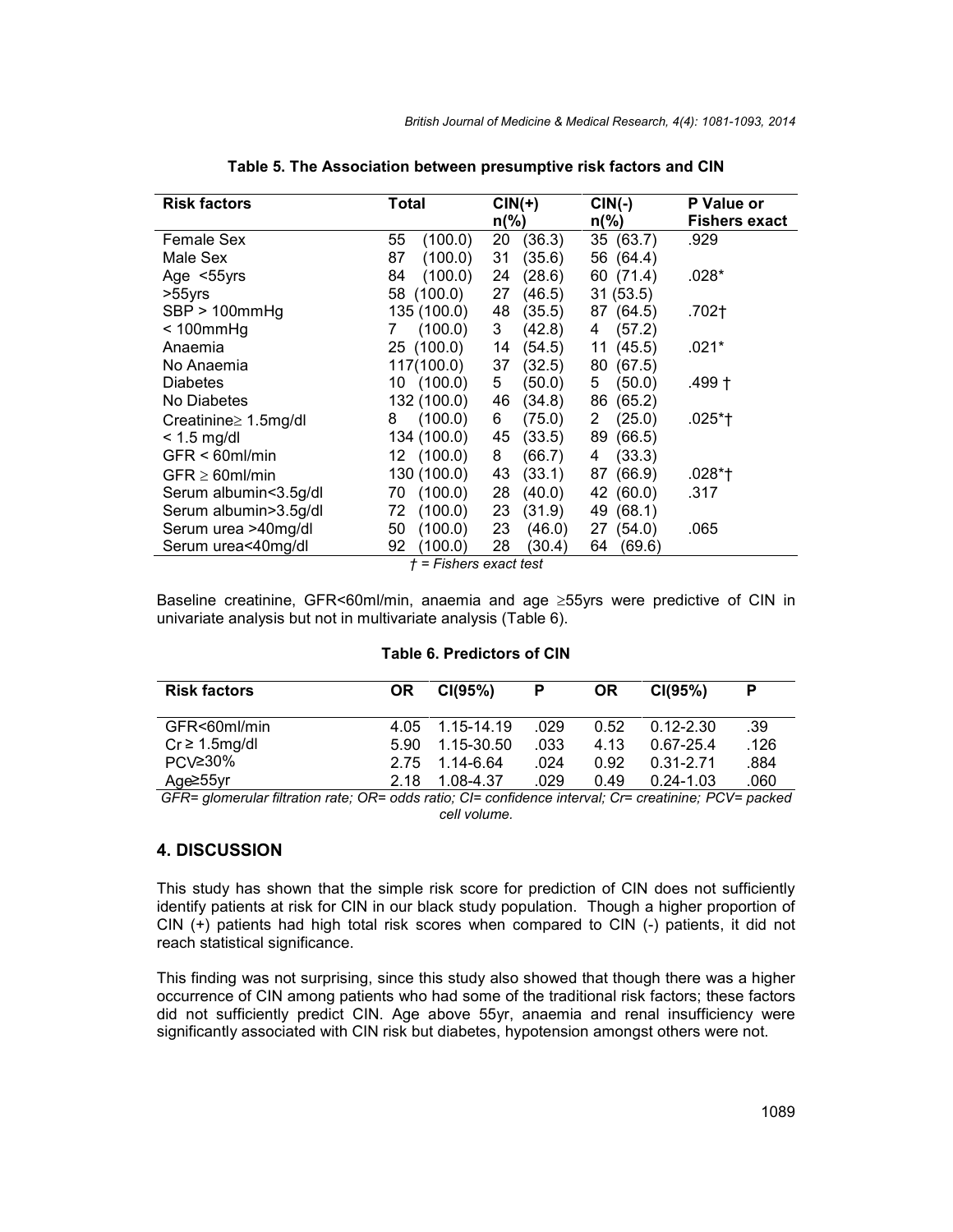Most studies have shown that diabetes is a predictor of CIN and it remains significant as an independent predictor in most but not all, multivariate analyses [2,12,22-25]. It is still unclear if the risk of CIN is significantly increased in patients with diabetes who do not have renal impairment. Results of studies are conflicting [5]. Among diabetics, the incidence of CIN varies from 5.7-29.4% [26,27]. The duration of diabetes and the presence of diabetic complications have been reported to increase the risk of CIN [28]. The most appropriate characterization of diabetes with respect to CIN is that it acts as a risk multiplier [2]. That is in the setting of a reduced estimated GFR <60ml/min, diabetes amplifies the risk for CIN and complicates the postprocedure management with respect to glycaemic control and management of other comorbidities.

The definitions of some of the risk factors in the Mehran's score were adjusted for this study for example the cut-off haematocrit for anaemia was reduced to 30% becauseanaemia is quite prevalent in our region of the world and so a lower haematocrit level will more reliably define anaemia. Cut-off age was reduced to 55yr rather than 75yr since life expectancy is 47yr in Nigeria and other studies have shown that age greater than 55yr is a risk for CIN; this study confirms that age above 55yr is indeed a risk for CIN in our population.

It is important to also recall that the CIN risk score was originally developed among patients undergoing percutaneous coronary interventions [18] and may differ characteristically from patients undergoing CT scan or other intravenous contrast procedures. Intra-arterial rather than intravenous contrast is used for coronary interventions and the volume of contrast as well as method of injection also differs. Some of the variables in the score chart such as variation in contrast volume and use of IABP were not applicable in this study and so were not scored, however these are important risk factors for patients undergoing coronary artery interventions.

The limitation of this study was not testing the Mehran's prediction score exclusively on the subset of patients (9) who had IVU. It is generally accepted that use of High osmolar contrast media as is done in this subset is associated with a higher risk of CIN. However, this study did not show a significant difference in the frequency of CIN between the IVU group versus the CTscan group. An explanation for this observation may be that patients referred for IVU were more stable outpatients and their baseline creatinine is requested as a pre-requisite for the procedure.

## **5. CONCLUSION**

Contrast induced nephropathy is common in the study population and the risk is more in patients who have some of the traditional risk factors. However, these factors do not sufficiently predict CIN.

Generally there is a paucity of data on CIN among patients undergoing CT scan and other intravenous contrast procedures. The use of contrast-enhancing procedures especially CT scan, is increasing in developing countries. Most of these patients are referred for the procedure as emergency cases and often times may not be adequately prepared. It is needful for more research aimed at identifying significant risk factors and developing a simple risk assessment tailored to our peculiar patients undergoing these procedures. Meanwhile simple practices such as renal function assessment and adequate hydration before all contrast procedures must be encouraged.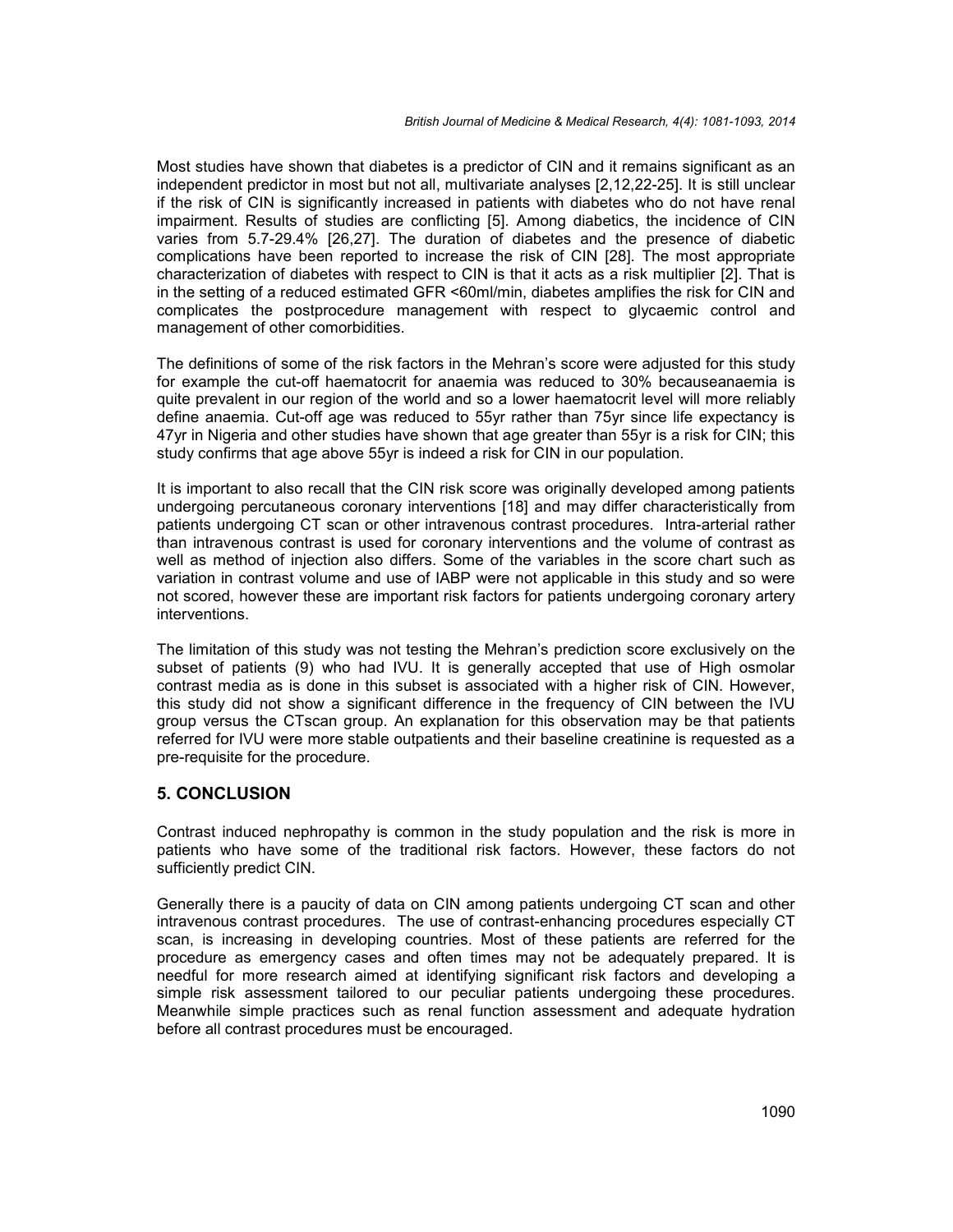## **CONSENT**

All authors declare that 'written informed consent was obtained from the patient (or other approved parties) for publication of this manuscript.

## **ETHICAL APPROVAL**

All authors hereby declare that all experiments have been examined and approved by the appropriate ethics committee and have therefore been performed in accordance with the ethical standards laid down in the 1964 Declaration of Helsinki.

#### **ACKNOWLEDGEMENTS**

The Staff of the departments of Radiology and Chemical Pathology, University of Benin Teaching Hospital.

### **COMPETING INTERESTS**

Authors have declared that no competing interests exist.

## **REFERENCES**

- 1. Thomas HS, Morcos SK. Contrast-media and the kidney: European Society of Urogenital Radiology (ESUR) guidelines. Br J Radiol. 2003; 76: 513-515Goldenberg I, Matetzky S. Nephropathy induced by contrast media: pathogenesis, risk factors and preventive strategies. CMAJ. 2005;172(11):1461-71.
- 2. Mc Cullough PA, Wolyn R, Rocher LL, Levin RN, O'Neill WW, et al. Acute renal failure after coronary intervention: incidence, risk factors and relationship to mortality. Am J Med. 1997;103:368-378.
- 3. Bartholomew BA, Harjai KJ, Dukkipati S, et al. Impact of nephropathy after percutaneous coronary intervention and a method for risk stratification. Am J Cardiol. 2004;93:1515-1519.
- 4. McCullough PA, Sandberg KR. Contrast Induced Nephropathy: clinical insights and practical guidance. A report from the CIN Consensus Working Panel. Am J Cardiol. 2006;98(6a) suppl.
- 5. Parfrey PS, Griffiths SM, Barret BJ. Contrast material- induced renal failure in patients with diabetes mellitus, renal insufficiency or both. A prospective controlled study. N Engl J Med. 1989;320:143-149.
- 6. Rich MW, Crecelus CA. Incidence, risk factors and clinical course of acute renal insufficiency after cardiac catheterization in patients 70 years of age or older. A prospective study. Arch Intern Med. 1990;150:1237-1242.
- 7. Lodhia N, Kader M, Mayes T, et al. Risk of contrast-induced nephropathy in hospitalized patients with cirrhosis. World J Gastroenterol. 2009;15(12):1459-1464.
- 8. Goldenberg I, Matetzky S. Nephropathy induced by contrast media: pathogenesis, risk factors and preventive strategies. CMAJ. 2005;172(11):1461-71.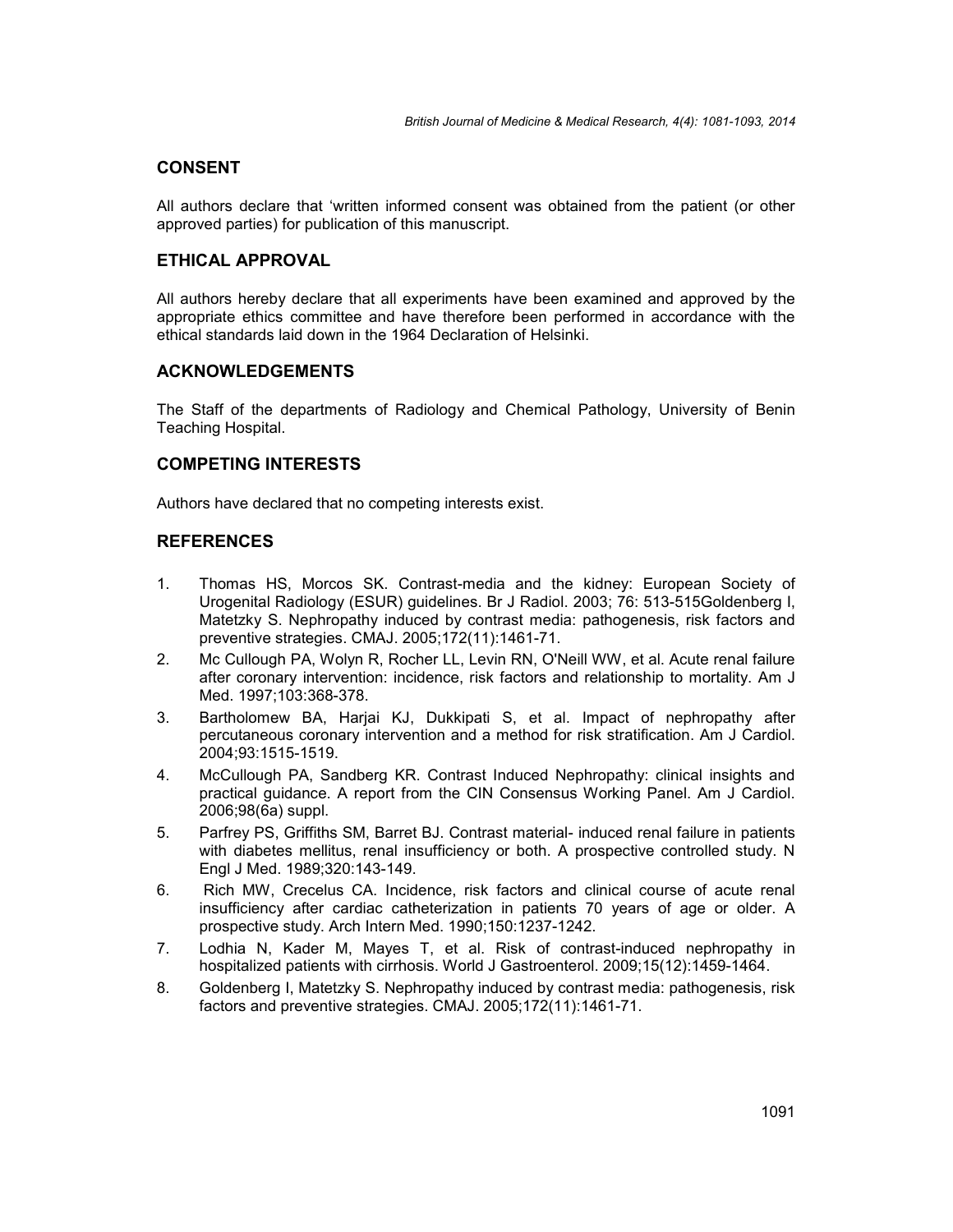- 9. Cochran ST, Wong WS, Roe DJ. Predicting angiography- induced acute renal function impairment: clinical risk model. AJR Am J Roentgenol. 1983;141:1027-33.
- 10. Schillinger M, Haumer M, Mlekusch W, et al. Predicting renal failure after balloon angioplasty in high risk patients. J EndovascTher. 2001;8:609-14.
- 11. Sabeti S, Schillinger M, Mlekusch W, et al. Reduction in renal function after renal arteriography and after renal artery angioplasty. Eur J VascEndovascSurg. 2002;24:154-60.
- 12. McCullough PA, Adam A, Becker CR, et al. on behalf of the CIN Consensus Working Panel. Risk prediction of contrast-induced nephropathy. Am J Cardiol. 2006;98(suppl):27K-36K.
- 13. Mitchell AM, Jones AE, Tumlin JA, et al. Incidence of contrast-induced nephropathy after contrast-enhanced computed tomography in the outpatient setting. Clin J Am Soc Nephrol. 2010;5:4-9.
- 14. Rao QA, Newhouse JH. Risk of nephropathy after intravenous administration of contrast material: A critical literature analysis. Radiology. 2006;239:392–397.
- 15. Mehran R, Nikolsky E. Contrast induced nephropathy: definition, epidemiology and patients at risk. KI. 2006;69(Suppl 100):S11-S15.
- 16. Beris AS. Nephrotoxicity of contrast-media. Kid Int. 1989;36:730-740.
- 17. Okoye C, Ojogwu L, Unuigbe E, Oviasu E. Frequency and risk factors of contrastinduced nephropathy after contrast procedures in a Nigerian tertiary centre. West Afr J Med. 2013;32(1):19-25.
- 18. Mehran R, Aymong ED, Nikolsky E, Lasic Z, Iakovou I, Fahy M, et al. A simple risk score for prediction of contrast induced nephropathy after percutaneous coronary intervention: development and initial validation. J Am CollCardiol. 2004;44:1393-9.
- 19. Masson P, Ohlsson P and Bjorkhem I. Combined enzymic Jaffe method for determination of creatinine in serum. Clin Chem. 1981;27:18-21.
- 20. Chobanian AV, Bakris GL, Black HR et al. The seventh Report of the Joint National Committee on Prevention, Detection, Evaluation and Treatment of High Blood Pressure: the JNC Report. 2003;289:2560-2572.
- 21. Okwa OO, Ibidapo AC. The Malaria situation, perception of cause and treatment in a Nigerian University. J Med Med Sci. 2010;1(6):213-222.
- 22. Rich MW, Crecelus CA. Incidence, risk factors and clinical course of acute renal insufficiency after cardiac catheterization in patients 70 years of age or older. A prospective study. Arch Intern Med. 1990;150:1237-1242.
- 23. Lasser EC, Lyon SG, Berry CC. Reports on contrast media reactions: analysis of data from reports to the US Food and Drug Administration. Radiology. 1997;203:605-610.
- 24. Lautin EM, Freeman NJ, Schoenfeld AH, Bakal CW, Haramati N, et al. Radiocontrast associated renal dysfunction: incidence and risk factors. AJR Am J Roentgenol 1991;157(1):66-68.
- 25. Nikolsky E, Mehran R, Lasic Z, Mintz GS, Lansky AJ, Na Y, Pocock S, Negoita M, Moussa I, Stone GW, et al. Low hematocrit predicts contrast-induced nephropathy after percutaneous coronary interven-tions. Kidney Int.2005;6:706–713
- 26. Gruberg L, Mehran R, Dangas G, Waksman R, Fuchs S, et al. Acute renal failure requiring haemodialysis after percutaneous coronary intervention : in-hospital and one year outcomes. Catheter CardiovascInterv. 2001;52:409-16.